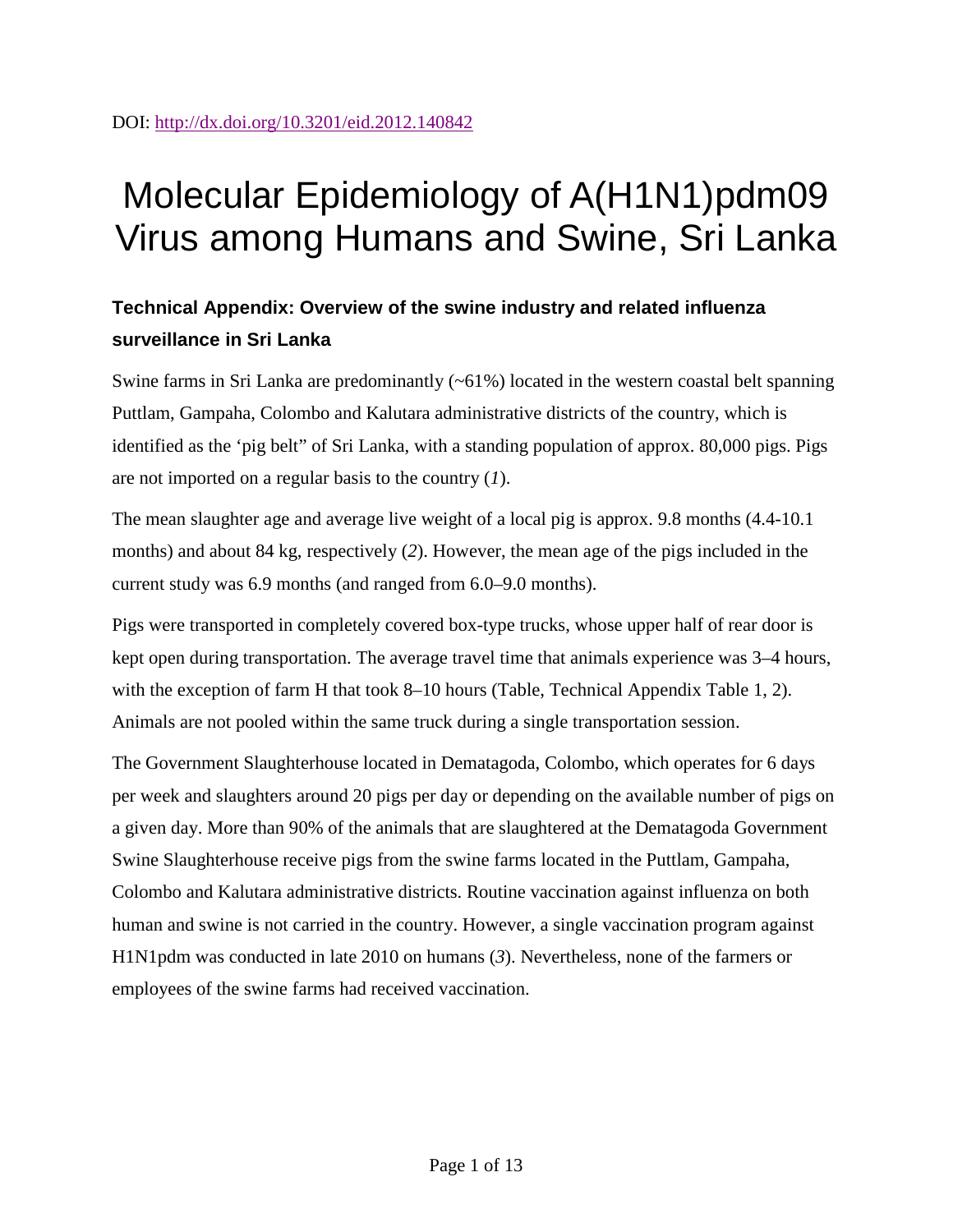### **Swine Surveillance**

Swine swab samples were obtained from freshly slaughtered pigs at the Government Slaughterhouse Dematagoda Colombo, from August 2009 to March 2013. Swab (tracheal and nasal) and serum samples were collected from these pigs on weekly basis from otherwise healthy animals (Technical Appendix Figure). The swine swabs samples were inoculated into Madin-Darby canine kidney (MDCK) monolayers and 9-11days old embryonated chicken eggs through allantoic route. One blind passage was performed on each negative swine swab sample. Hemagglutination inhibition assay was performed using panel of viral antigens stated in our previous publication (*4*).

## **Molecular Detection of Human H1N1pdm Viruses**

Influenza A/B typing panel and CDC real time qRT-PCR (A/H1/H3/H1N1pdm09) subtyping panel were used for screening and detection. In summary, viral RNA were extracted using QIAamp<sup>TM</sup> Viral RNA Mini kits, and 5.5  $\mu$ L nuclease free water, 0.5  $\mu$ L of each forward primer and reverse primer,  $0.5 \mu L$  probe,  $0.5 \mu L$  superscript TM III/RT-Platinum,  $12.5 \mu L 2x$  PCR buffer were run in each qRT- PCR in accordance with following conditions; reverse Transcript 50°C x 30 min, Taq inhibitor activation 95°C x 2min, PCR amplification (40 cycles); 95°C x15sec min and 55°C x 30 sec and fluorescence data was obtained as described in the protocol (*5*). Human samples tested positive for H1N1pdm viruses were inoculated into MDCK cells as described elsewhere (*4*) and two blind passages were performed on each culture negative sample.

## **Temporal Phylogenetic Analysis**

Bayesian Markov chain Monte Carlo analyses were performed using the SRD06 codon based nucleotide substitution model (*6*), a flexible coalescent based demographic model, and the Gaussian Markov Random Field model (*7*). These models were selected as these have been consistently been shown to be the best-fit models for influenza viruses (*8*–*10*).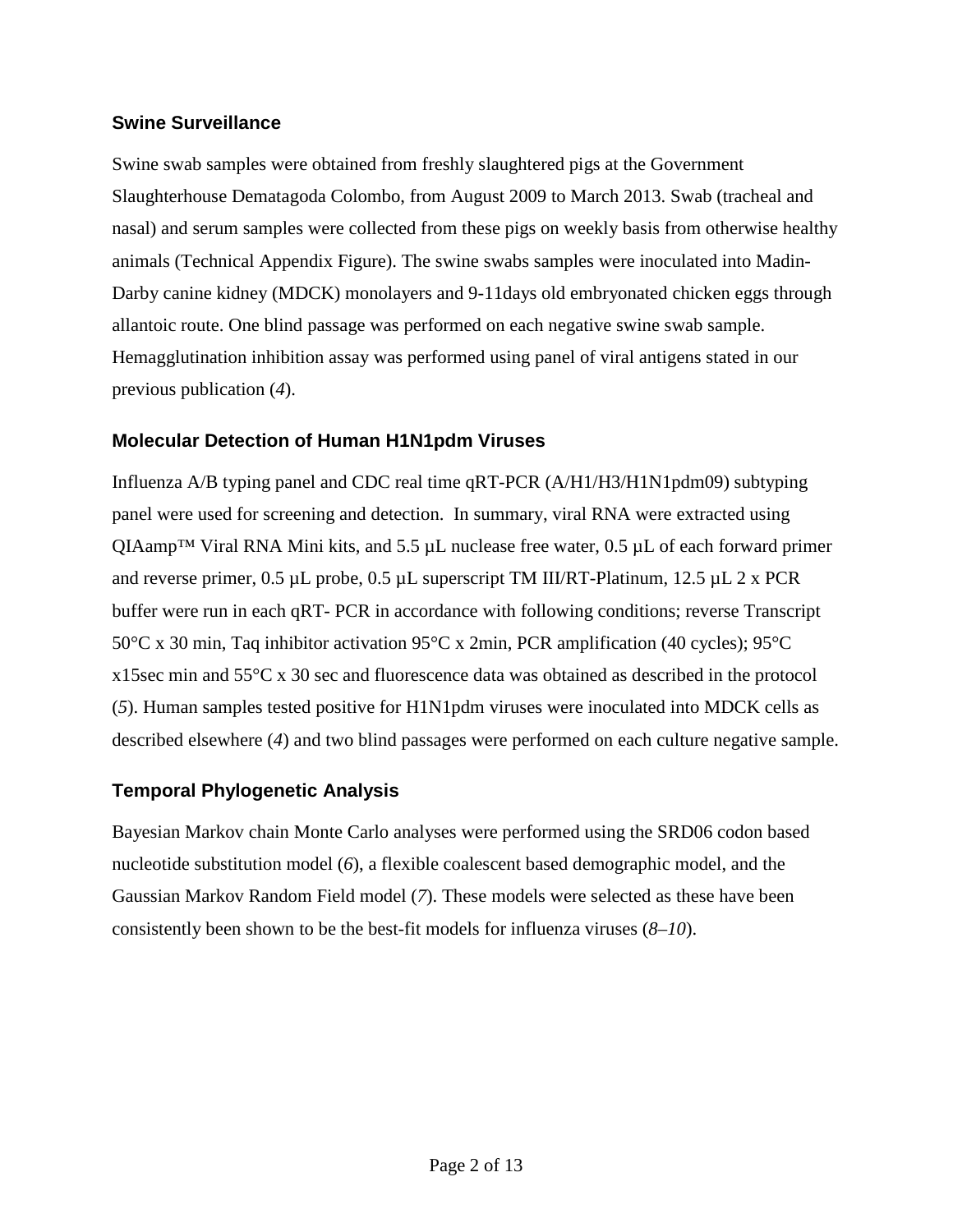#### **References**

- 1. Abeyrthne AS. A review of the livestock industry of Sri Lanka. Kandy (Sri Lanka): Kandy Printers; 2007. p. 57–65.
- 2. Gajanayake S. Swine Industry in Western Province: II. Feeding Practices. Sri Lanka Veterinary Journal. 2004;51(A1):11–4. http://journal.slva.org/content/journal/id/15
- 3. Ministry of Healthcare and Nutrition, Epidemiology Unit, Sri Lanka. Organization of vaccination for individuals with high risk of severe disease and complications of pandemic influenza A/H1N1. Nov. 2010. [http://www.epid.gov.lk/web/attachments/article/180/Vaccinations%20for%20individuals.](http://www.epid.gov.lk/web/attachments/article/180/Vaccinations%20for%20individuals.pdf)

[pdf](http://www.epid.gov.lk/web/attachments/article/180/Vaccinations%20for%20individuals.pdf) [cited 2014 May 01].

- 4. Perera HK, Wickramasinghe G, Cheung CL, Nishiura H, Smith DK, Poon LL, et al. Swine influenza in Sri Lanka. Emerg Infect Dis. 2013;19:481–4. [PubMed](http://www.ncbi.nlm.nih.gov/entrez/query.fcgi?cmd=Retrieve&db=PubMed&list_uids=23621918&dopt=Abstract) <http://dx.doi.org/10.3201/eid1903.120945>
- 5. WHO Collaborating Centre for Influenza, CDC Atlanta, GA, USA. [http://www.who.int/csr/resources/publications/swineflu/CDCrealtimeRTPCRprotocol\\_20](http://www.who.int/csr/resources/publications/swineflu/CDCrealtimeRTPCRprotocol_20090428.pdf) [090428.pdf](http://www.who.int/csr/resources/publications/swineflu/CDCrealtimeRTPCRprotocol_20090428.pdf) [cited 2014 May 01].
- 6. Minin VN, Bloomquist EW, Suchard MA. Smooth skyride through a rough skyline: Bayesian coalescent-based inference of population dyamics. Mol Biol Evol. 2008;25:1459–71. [PubMed](http://www.ncbi.nlm.nih.gov/entrez/query.fcgi?cmd=Retrieve&db=PubMed&list_uids=18408232&dopt=Abstract) <http://dx.doi.org/10.1093/molbev/msn090>
- 7. Shapiro B, Rambaut A, Drummond AJ. Choosing appropriate substitution models for the phylogenetic analysis of protein-coding sequences. Mol Biol Evol. 2006;23:7–9. [PubMed](http://www.ncbi.nlm.nih.gov/entrez/query.fcgi?cmd=Retrieve&db=PubMed&list_uids=16177232&dopt=Abstract) <http://dx.doi.org/10.1093/molbev/msj021>
- 8. Drummond AJ, Suchard MA, Xie D, Rambaut A. Bayesian phylogenetics with BEAUti and the BEAST 1.7. Mol Biol Evol. 2012;29:1969–73. [PubMed](http://www.ncbi.nlm.nih.gov/entrez/query.fcgi?cmd=Retrieve&db=PubMed&list_uids=22367748&dopt=Abstract) <http://dx.doi.org/10.1093/molbev/mss075>
- 9. Rambaut A, Pybus OG, Nelson MI, Viboud C, Taubenberger JK, Holmes EC. The genomic and epidemiological dynamics of human influenza A virus. Nature. 2008;453:615–9. [PubMed](http://www.ncbi.nlm.nih.gov/entrez/query.fcgi?cmd=Retrieve&db=PubMed&list_uids=18418375&dopt=Abstract) <http://dx.doi.org/10.1038/nature06945>
- 10. Vijaykrishna D, Smith GJ, Pybus OG, Zhu H, Bhatt S, Poon LL, et al. Long-term evolution and transmission dynamics of swine influenza A virus. Nature. 2011;473:519–22. [PubMed](http://www.ncbi.nlm.nih.gov/entrez/query.fcgi?cmd=Retrieve&db=PubMed&list_uids=21614079&dopt=Abstract) <http://dx.doi.org/10.1038/nature10004>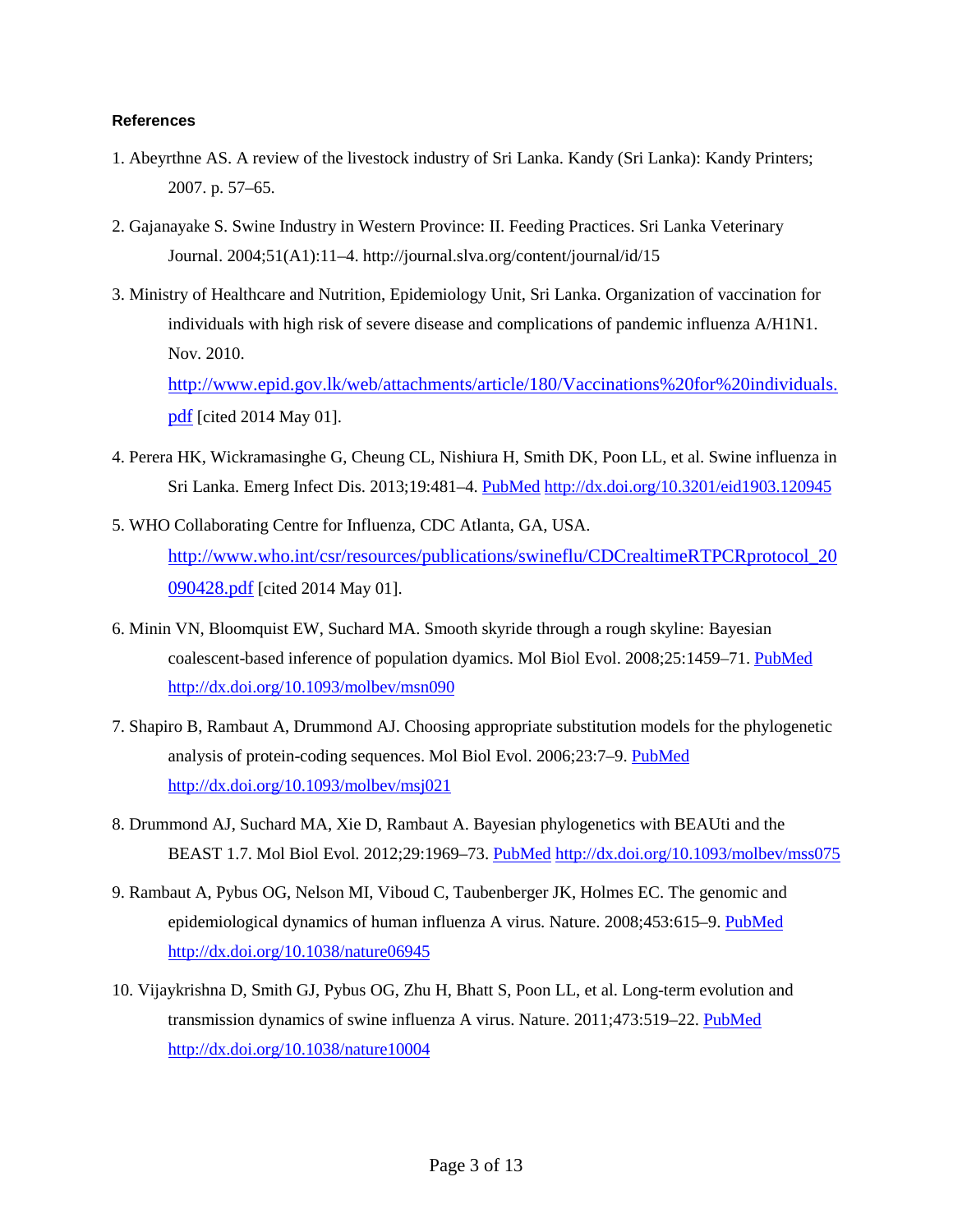|              | 2009                      | 2010                      |                         | 2011                      |                         | 2012                       |                             | 2013                       |                          |
|--------------|---------------------------|---------------------------|-------------------------|---------------------------|-------------------------|----------------------------|-----------------------------|----------------------------|--------------------------|
| Farm         | Virus<br>isolation<br>(%) | Virus<br>isolation<br>(%) | Sero<br>positive<br>(%) | Virus<br>isolation<br>(%) | Sero<br>positive<br>(%) | Virus<br>isolation<br>(% ) | Sero<br>positive<br>$(\% )$ | Virus<br>isolation<br>(% ) | Sero<br>positive<br>(% ) |
| A            | 0/22                      | 0/47                      | 0/10(0)                 | 5/49<br>(10.2)            | 13/49<br>(26.5)         | 0/60                       | $\sqrt{0/60}$ (0)           | 0/11                       | 1/11<br>(9.1)            |
| в            | 3/81(3.7)                 | 0/256                     | 5/30<br>(16.6)          | 0/343                     | 72/343<br>(20.9)        | 0/423                      | 12/423<br>(2.8)             | 0/318                      | 87/318<br>(27.3)         |
| C            | 5/81(6.1)                 | 0/25                      | 7/16<br>(43.7)          | 4/76(5.2)                 | 22/76<br>(28.9)         | <b>NC</b>                  | <b>NC</b>                   | <b>NC</b>                  | <b>NC</b>                |
| D            | 0/22                      | 4/180<br>(2.2)            | 4/49<br>(8.1)           | 0/156                     | 46/156<br>(29.4)        | 0/178                      | 2/178<br>(1.1)              | 0/105                      | 12/105<br>(11.4)         |
| E            | <b>NC</b>                 | 0/40                      | 0/20(0)                 | <b>NC</b>                 | <b>NC</b>               | <b>NC</b>                  | <b>NC</b>                   | <b>NC</b>                  | NC                       |
| F            | <b>NC</b>                 | <b>NC</b>                 | <b>NC</b>               | 0/3                       | 0/32(0)                 | <b>NC</b>                  | <b>NC</b>                   | <b>NC</b>                  | <b>NC</b>                |
| G            | <b>NC</b>                 | 0/38                      | <b>NC</b>               | 2/47(4.2)                 | 19/47<br>(40.4)         | <b>NC</b>                  | <b>NC</b>                   | <b>NC</b>                  | NC                       |
| н            | <b>NC</b>                 | 0/29                      | <b>NC</b>               | <b>NC</b>                 | 0/5(0)                  | 0/37                       | 0/37(0)                     | <b>NC</b>                  | <b>NC</b>                |
| $\mathbf{I}$ | 1/68(1.4)                 | 0/166                     | 4/28<br>(14.2)          | 0/164                     | 53/164<br>(32.3)        | 0/172                      | 1/172<br>(0.6)              | 0/145                      | 24/145<br>(16.5)         |
| J            | 2/24                      | 0/44                      | NC                      | <b>NC</b>                 | <b>NC</b>               | <b>NC</b>                  | <b>NC</b>                   | <b>NC</b>                  | <b>NC</b>                |
| Κ            | 0/37                      | 0/67                      | 5/28<br>(17.8)          | ΝC                        | NC                      | <b>NC</b>                  | ΝC                          | <b>NC</b>                  | <b>NC</b>                |
| L            | <b>NC</b>                 | 0/28                      | 0/10(0)                 | ΝC                        | <b>NC</b>               | <b>NC</b>                  | ΝC                          | <b>NC</b>                  | <b>NC</b>                |
| M            | <b>NC</b>                 | 0/95                      | 1/13<br>(17.8)          | 0/52                      | 16/52<br>(30.7)         | 0/241                      | 16/241<br>(6.6)             | 0/269                      | 51/269<br>(18.9)         |
| N            | ΝC                        | <b>NC</b>                 | <b>NC</b>               | NC                        | <b>NC</b>               | 0/5                        | 0/5(0)                      | <b>NC</b>                  | <b>NC</b>                |
| O            | <b>NC</b>                 | <b>NC</b>                 | <b>NC</b>               | 0/21                      | 0/21(0)                 | <b>NC</b>                  | <b>NC</b>                   | <b>NC</b>                  | <b>NC</b>                |
| P            | <b>NC</b>                 | 0/41                      | 0/18(0)                 | ΝC                        | <b>NC</b>               | <b>NC</b>                  | <b>NC</b>                   | <b>NC</b>                  | <b>NC</b>                |
| Q            | <b>NC</b>                 | <b>NC</b>                 | <b>NC</b>               | 0/17                      | 2/17<br>(11.7)          | <b>NC</b>                  | <b>NC</b>                   | <b>NC</b>                  | <b>NC</b>                |
| R            | <b>NC</b>                 | 0/94                      | 5/29<br>(7.6)           | <b>NC</b>                 | <b>NC</b>               | <b>NC</b>                  | <b>NC</b>                   | <b>NC</b>                  | <b>NC</b>                |
| S            | 0/21                      | 0/43                      | 0/5(0)                  | 0/61                      | 31/61<br>(50.8)         | 0/129                      | 3/129<br>(2.3)              | <b>NC</b>                  | <b>NC</b>                |

Technical Appendix Table 1. Swine swab and serum samples tested for pandemic influenza A(H1N1), Sri Lanka\*

\*Farms are listed in alphabetical order, A being in the northernmost location and S the southernmost farm in this study.

| Technical Appendix Table 2. Herd size, replacement sources and replacement frequency of swine farms. Sri Lanka |
|----------------------------------------------------------------------------------------------------------------|
|----------------------------------------------------------------------------------------------------------------|

|      |                       |                          | Replacement frequency |
|------|-----------------------|--------------------------|-----------------------|
| Farm | Approximate herd size | Swine replacement source | of animals per month  |
| A    | 200                   | Internal                 | 30                    |
| B    | 1,500                 | Internal                 | 30                    |
| C    | 400                   | Internal                 | 20                    |
| D    | 750                   | Internal                 | 30                    |
|      | 250                   | Internal                 | 10                    |
|      | 100                   | Internal                 | 10                    |
| G    | 200                   | Internal                 | 10                    |
| н    | 100                   | Internal                 | 10                    |
|      | 500                   | Internal                 | 40                    |
| J    | 400                   | Internal                 | 15                    |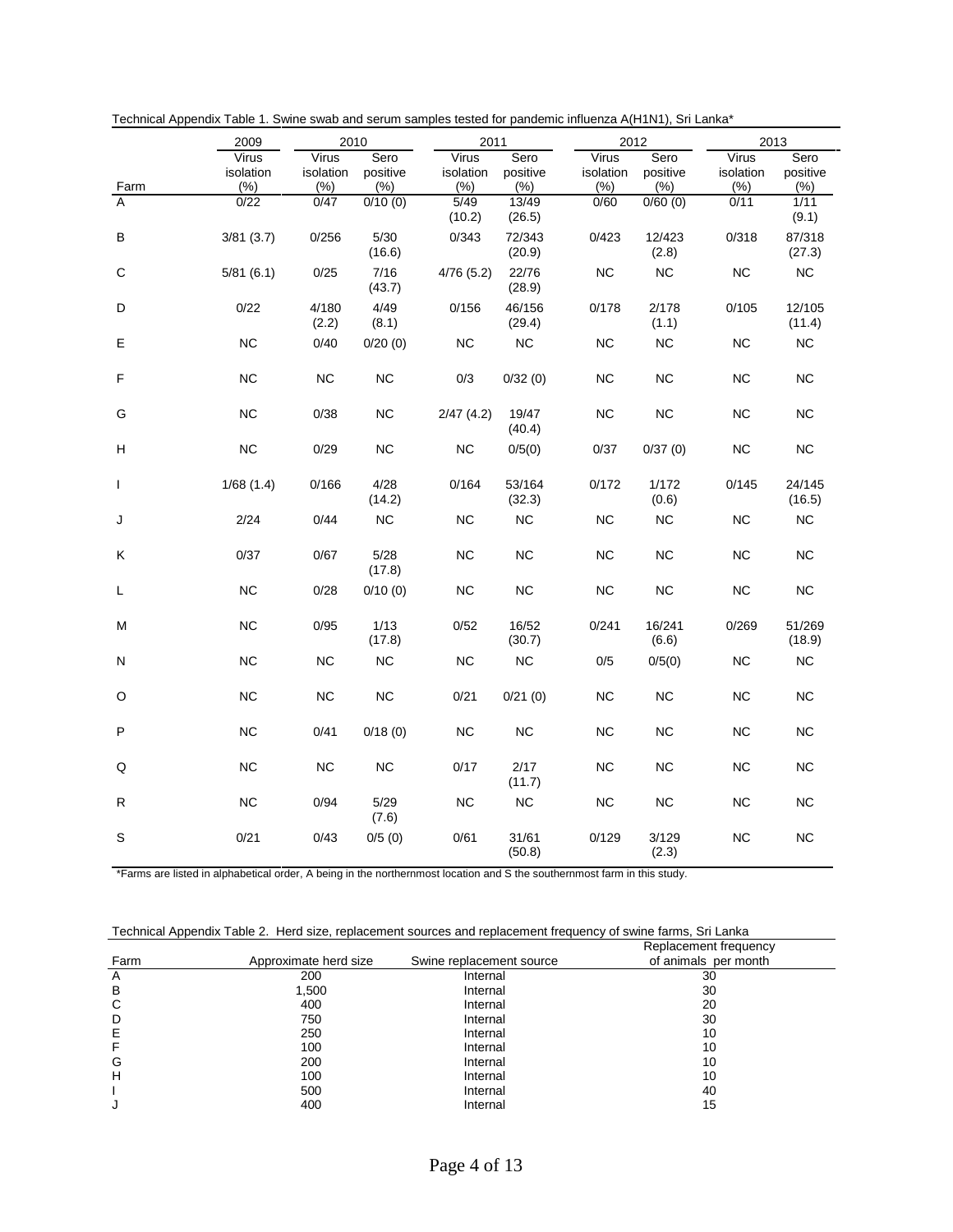|      |                       |                          | Replacement frequency |
|------|-----------------------|--------------------------|-----------------------|
| Farm | Approximate herd size | Swine replacement source | of animals per month  |
|      | 300                   | Internal                 | 15                    |
|      | Data not available    | Data not available       | Data not available    |
| м    | 300                   | External                 | 30                    |
| N    | 50                    | Internal                 |                       |
| O    | Inapplicable          | Inapplicable             | Inapplicable          |
| P    | 100                   | Internal                 | 10                    |
| Q    | 750                   | Internal                 | 75                    |
| R    | 500                   | Internal                 | 10                    |
|      | 160                   | Internal                 | 10                    |

\*Farms are listed in alphabetical order, A being in the northernmost location and S the southernmost farm in this study.



Technical Appendix Figure. Weekly sample distribution. Weekly numbers of pigs sampled from week 34/2009 to week 10/2013. Blue bars indicate the number of pigs sampled each week. Red dots indicate number of swine influenza viruses isolated.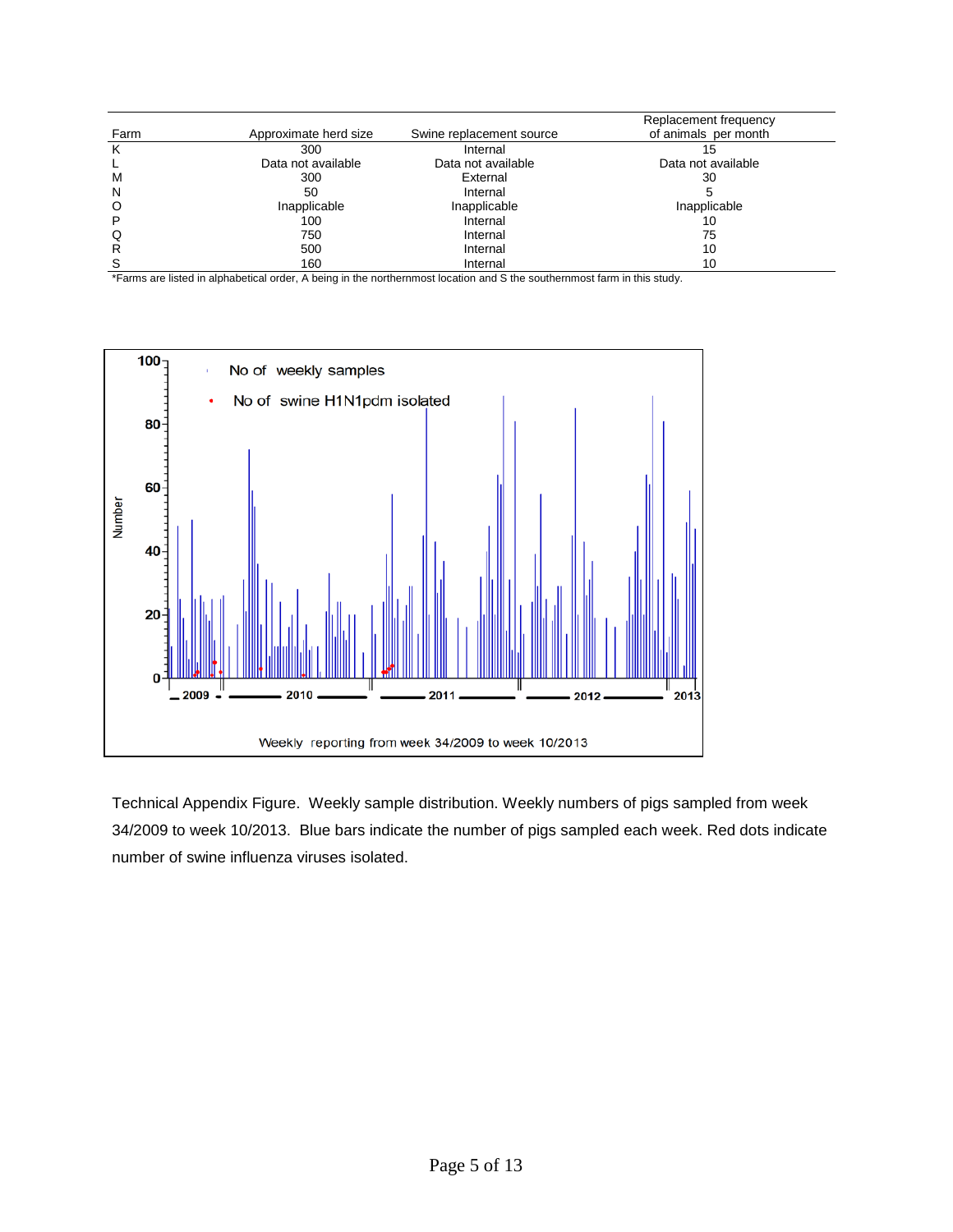# **Swine Farm Surveillance Questionnaire:**

| a) | <b>General characteristics</b>                       |
|----|------------------------------------------------------|
|    |                                                      |
|    |                                                      |
|    |                                                      |
| 4) | Herd size                                            |
| 5) |                                                      |
|    | 6) Replacements source/s                             |
|    | Internal<br>a)                                       |
|    | b) External<br>⊔                                     |
|    | <b>Both</b><br>$\mathbf{c})$                         |
|    | d)                                                   |
|    | If answered to b or c, the source/s<br>e)            |
|    |                                                      |
|    |                                                      |
|    |                                                      |
|    |                                                      |
| 7) | Replacement frequency                                |
|    | $a)$                                                 |
|    | 8) Does the farm sell surplus piglets to other farms |
|    | a) Yes $\Box$                                        |

b) No  $\Box$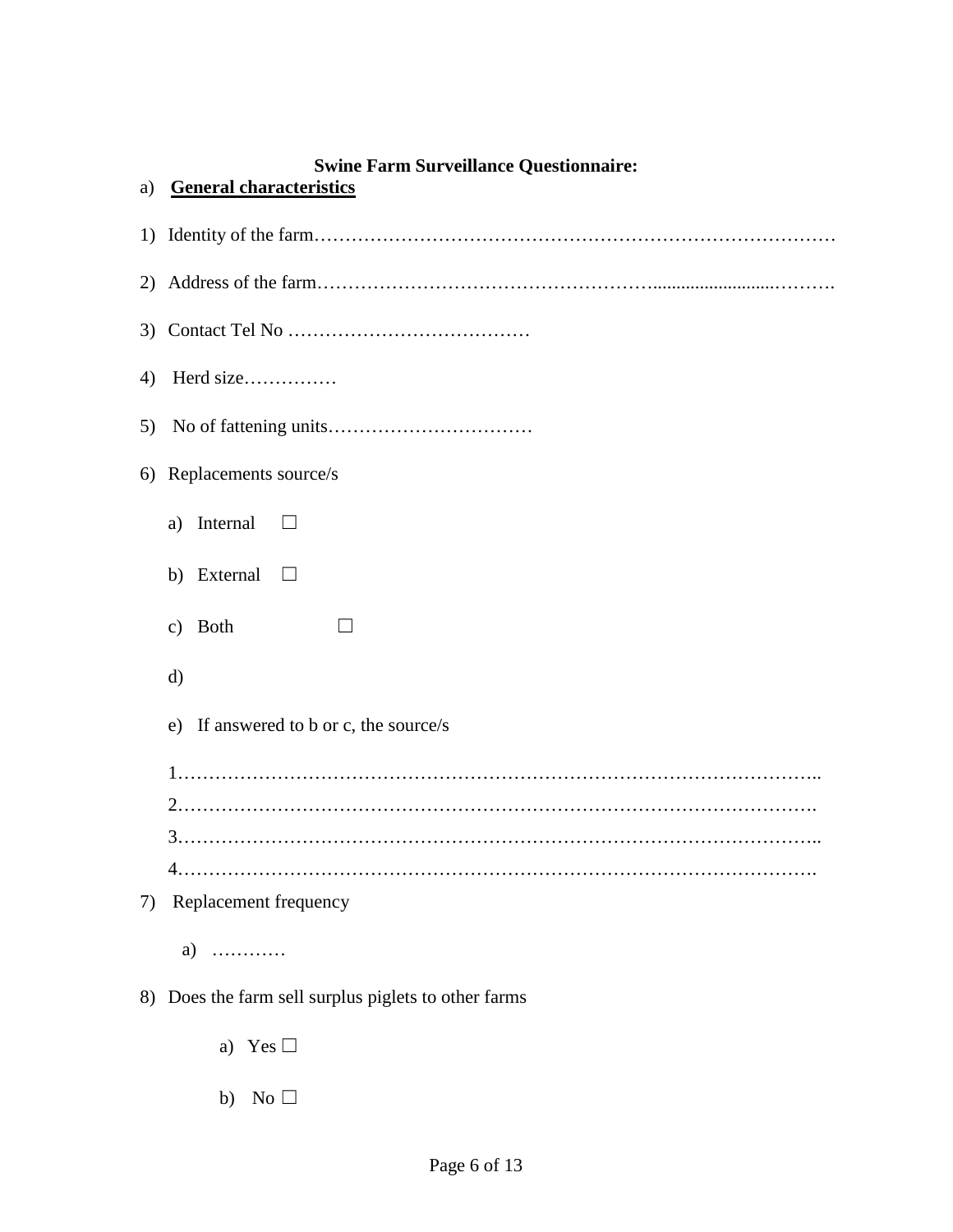|    |                                | c) If answered yes, name and the address of the farm/s               |
|----|--------------------------------|----------------------------------------------------------------------|
|    |                                |                                                                      |
|    |                                |                                                                      |
|    |                                |                                                                      |
| 9) |                                | Type of separation between pens:                                     |
|    | Solid walls $\square$<br>a)    |                                                                      |
|    | b) Bars                        |                                                                      |
|    |                                | c) other $\dots\dots\dots\dots\dots\dots$                            |
|    |                                |                                                                      |
|    |                                |                                                                      |
|    |                                | 12) No of workers in the farm:                                       |
|    | a) Full-time $\dots\dots\dots$ |                                                                      |
|    | $b)$ Casual                    |                                                                      |
|    |                                | 13) Educational level of the farmer:                                 |
|    |                                | a) No Formal education<br>$\perp$                                    |
|    | b) Primary                     |                                                                      |
|    | c) Secondary $\Box$            |                                                                      |
|    |                                | d) University degree $\Box$                                          |
|    |                                | 14) Obtained further training on pig framing:                        |
|    | a) Yes $\Box$                  |                                                                      |
|    | b) No $\Box$                   |                                                                      |
|    |                                | 15) Aware that human diseases could transmit to pigs and vice versa: |
|    | a) Yes $\Box$                  |                                                                      |
|    | b) No $\Box$                   |                                                                      |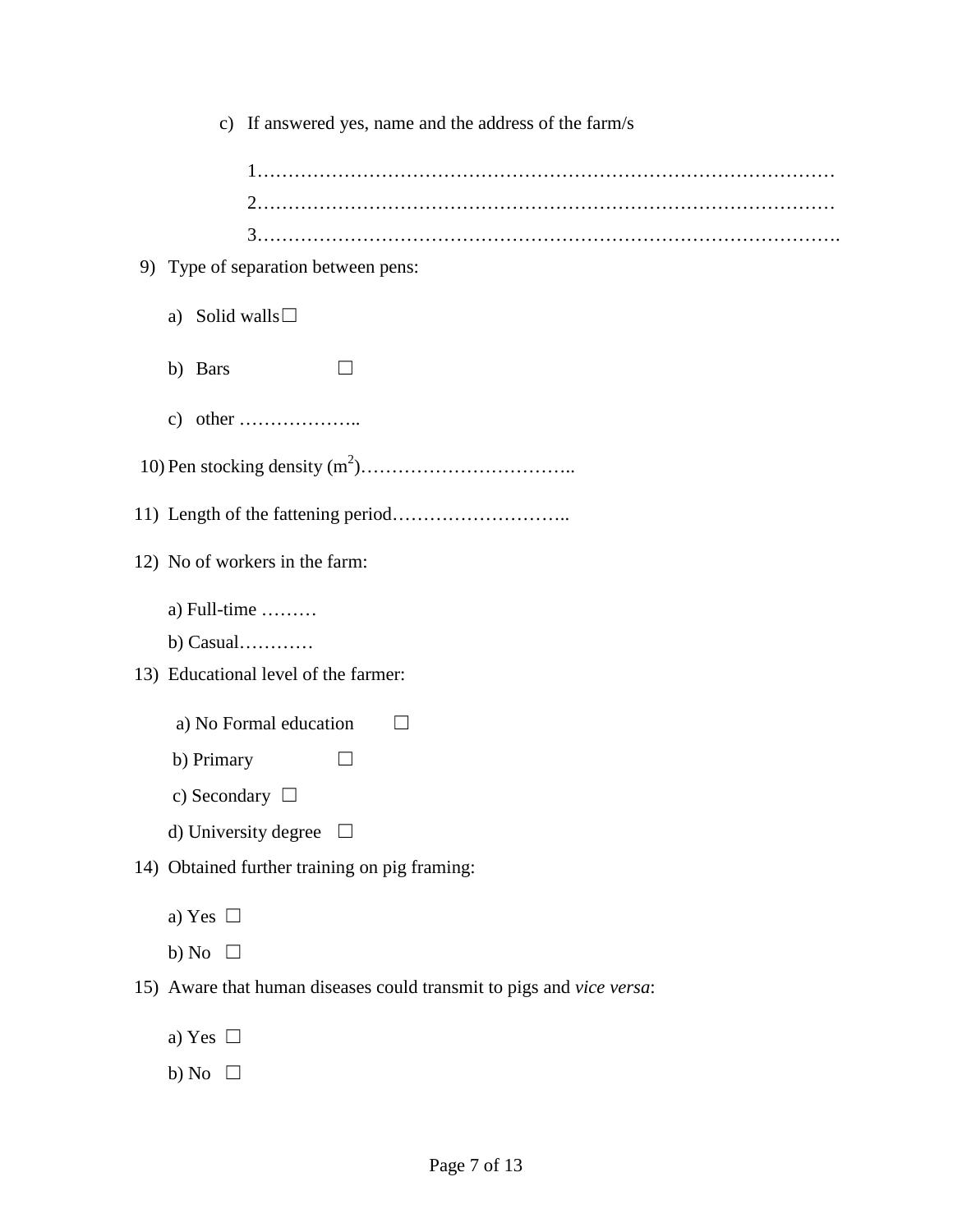#### b) **Farm biosecurity**

1) Availability of outside fence:

a) Yes  $\Box$ 

b) No  $\Box$ 

- 2) Pigs are allowed to move out the pens:
	- a) Yes  $\Box$
	- b) Occasionally  $\square$
	- c) Never  $\Box$
- 3) Use of sanitising wheel baths:
	- a) Always □
	- b) Occasionally  $□$
	- c) Never  $\Box$
- 4) Generic name/s of the chemical used in wheel bath
	- 1………………………….2……………………..
- 5) Use of sanitising boot baths:
	- a) Always  $\Box$
	- b) Occasionally  $□$
	- c) Never  $\Box$
- 6) Generic name/s of the chemical used in boot bath
	- 1………………………….2……………………..
- 7) Replacement frequency of wheel/boot bath solution:
	- a)  $12hr$   $\Box$
	- b) 24hr  $\Box$
	- c)  $36hr$   $\Box$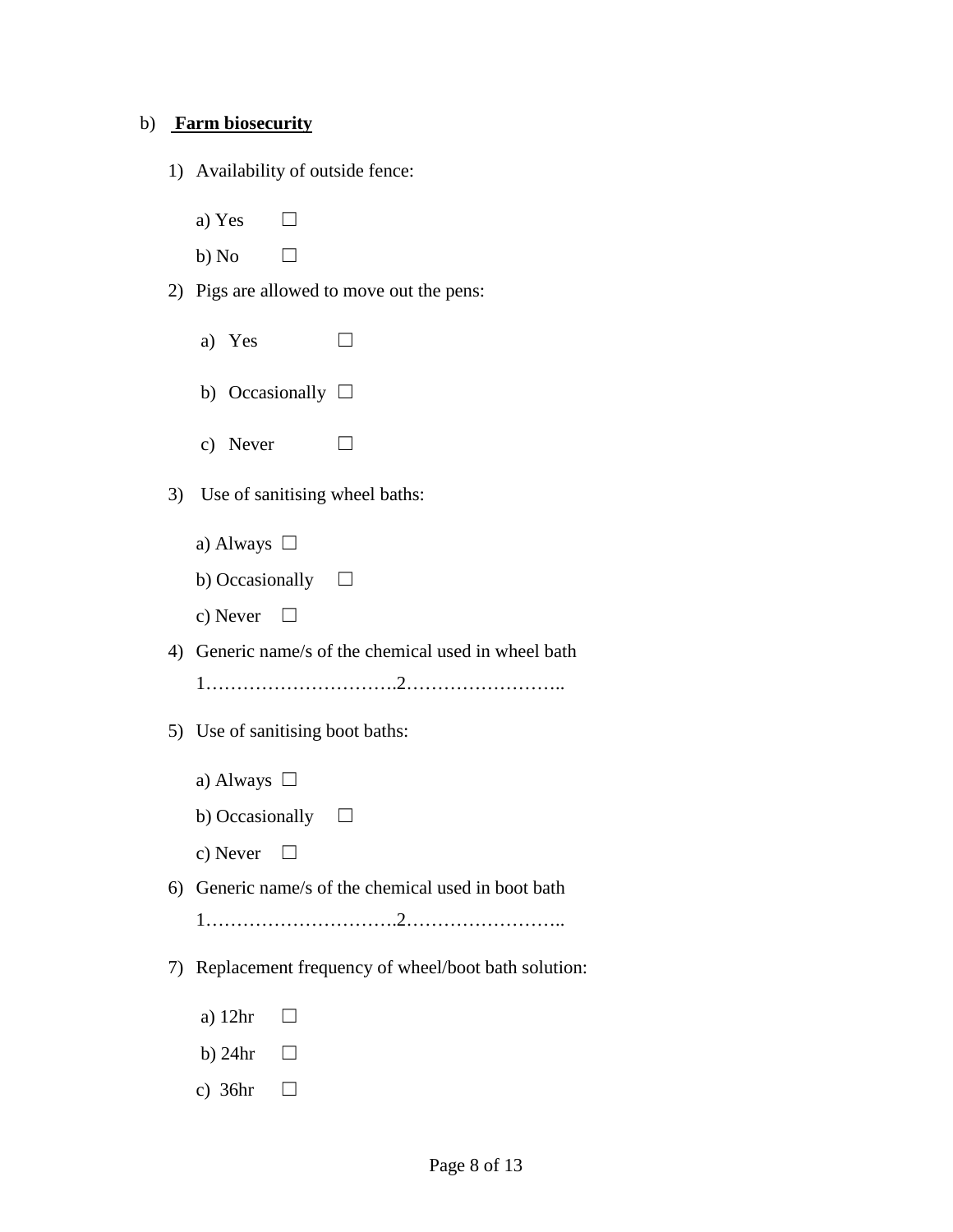|  | 48hr |  |
|--|------|--|
|--|------|--|

f)  $1/52$   $\Box$ 

8) Separate foot bath for each pen:

- a) Yes  $\Box$
- b) No  $\Box$

9) Wearing of dedicated clothes before entering the facility:

- a) Always □
- b) Occasionally  $□$
- c) Never  $\Box$

10) Presence of changing rooms and shower in the farm:

- a) Available  $\Box$
- b) Not available  $\Box$

11) Having a shower before entering the facility:

- a) Always  $\Box$
- b) Occasionally  $\square$
- c) Never  $\Box$

12) Restrictions on entering workers suffering from flu like symptoms in to the farm

- a) Always  $\Box$ b) Occasionally  $\Box$
- c) Never  $\Box$

13) Sharing workers with other swine farms:

- a) Always  $\Box$
- b) Occasionally  $\Box$
- c) Never  $\Box$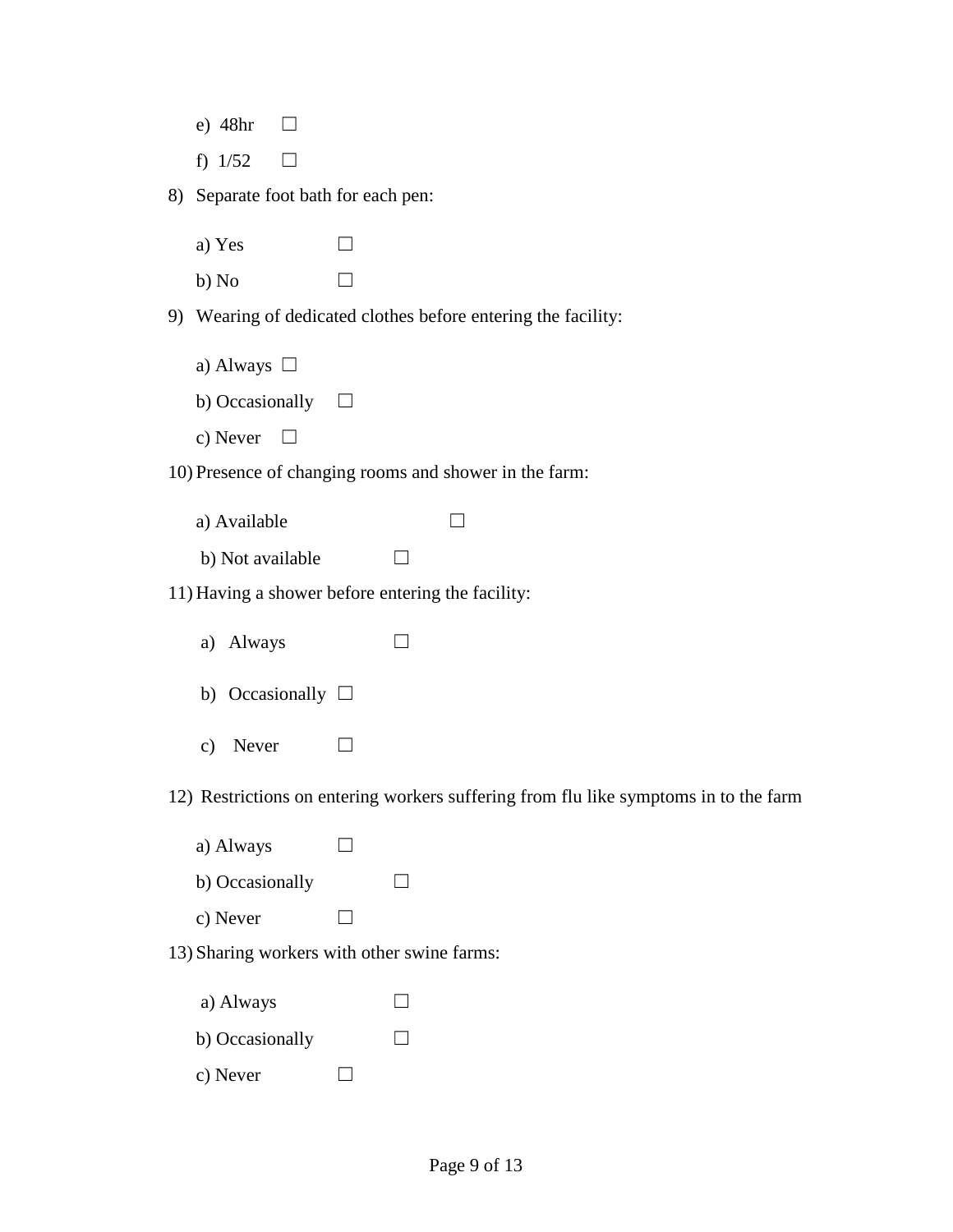If answered to a or b, name of the farm/s

14) Do workers employed in the fattening unit work in the nursery unit:

| a) Yes | $\Box$ |
|--------|--------|
| b) No  | $\Box$ |

15) How are the farm animals transported to the slaughterhouse

|  | a) Dedicated vehicle |  |  |  |
|--|----------------------|--|--|--|
|--|----------------------|--|--|--|

b) Common vehicle in the farm  $\Box$ 

|  |  | c) Hired vehicle |  |  |
|--|--|------------------|--|--|
|--|--|------------------|--|--|

If answered to c, does this vehicle provide service to other swine farms?

|--|--|

b) No  $\Box$ 

If answered yes, name the farm/s

1…………………………………………………………………… 2…………………………………………………………………… 3……………………………………………………………………

16) Vehicle use to transport nursery pigs to fattening pens

| a) Dedicated vehicle belongs to the farm         |  |
|--------------------------------------------------|--|
| b) Common vehicle in the farm                    |  |
| c) Hired vehicle                                 |  |
| c) If answered to c, the source/s of the vehicle |  |
|                                                  |  |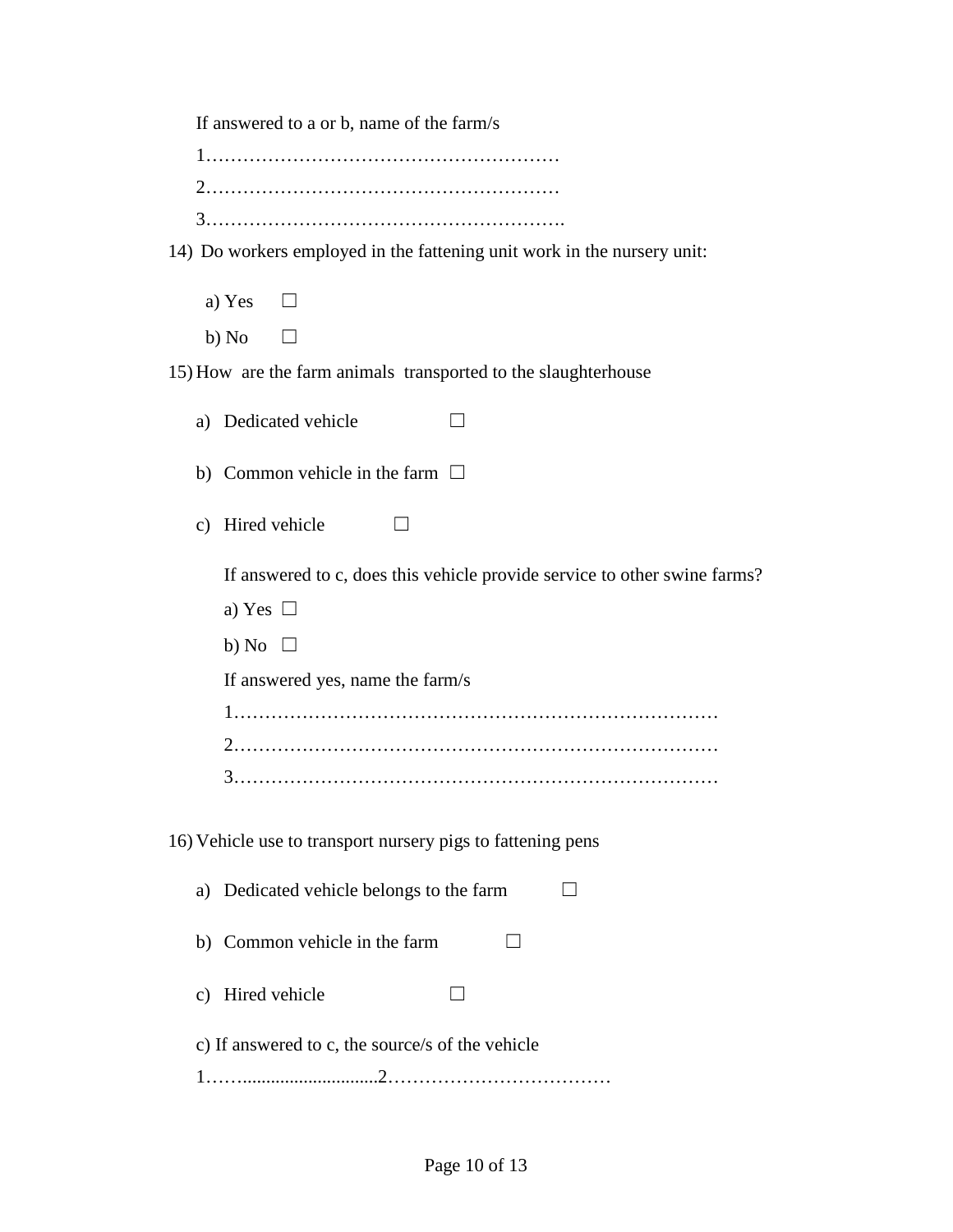17) Are animals sourced from different farms "pooled " during transportation to the slaughterhouse:

|                       | a) Always         |                                                           |
|-----------------------|-------------------|-----------------------------------------------------------|
|                       | b) Occasionally   |                                                           |
|                       | c) Never          |                                                           |
| $\mathbf{c})$         |                   | If answered to b or c, name and the address of the farm/s |
|                       |                   |                                                           |
|                       |                   |                                                           |
|                       |                   |                                                           |
|                       |                   |                                                           |
|                       |                   |                                                           |
|                       |                   | 19). Presence of other domesticated animals in the farm   |
|                       | a) Always         |                                                           |
|                       | b) Occasionally   |                                                           |
|                       | c) Never          |                                                           |
|                       |                   |                                                           |
|                       |                   |                                                           |
| c) Feeding management |                   |                                                           |
| 1)                    | Animals are feed: |                                                           |
| a) Manually           |                   |                                                           |
|                       | b) Automatically  |                                                           |

- 2) Type of feed:
	- a) Swill  $\Box$
	- b) Rice barn  $\Box$
	- c) Kitchen refuse  $\Box$
	- d) Non-human edible chicken refuses☐
- 3) Source of food:
	- a) Self made  $\Box$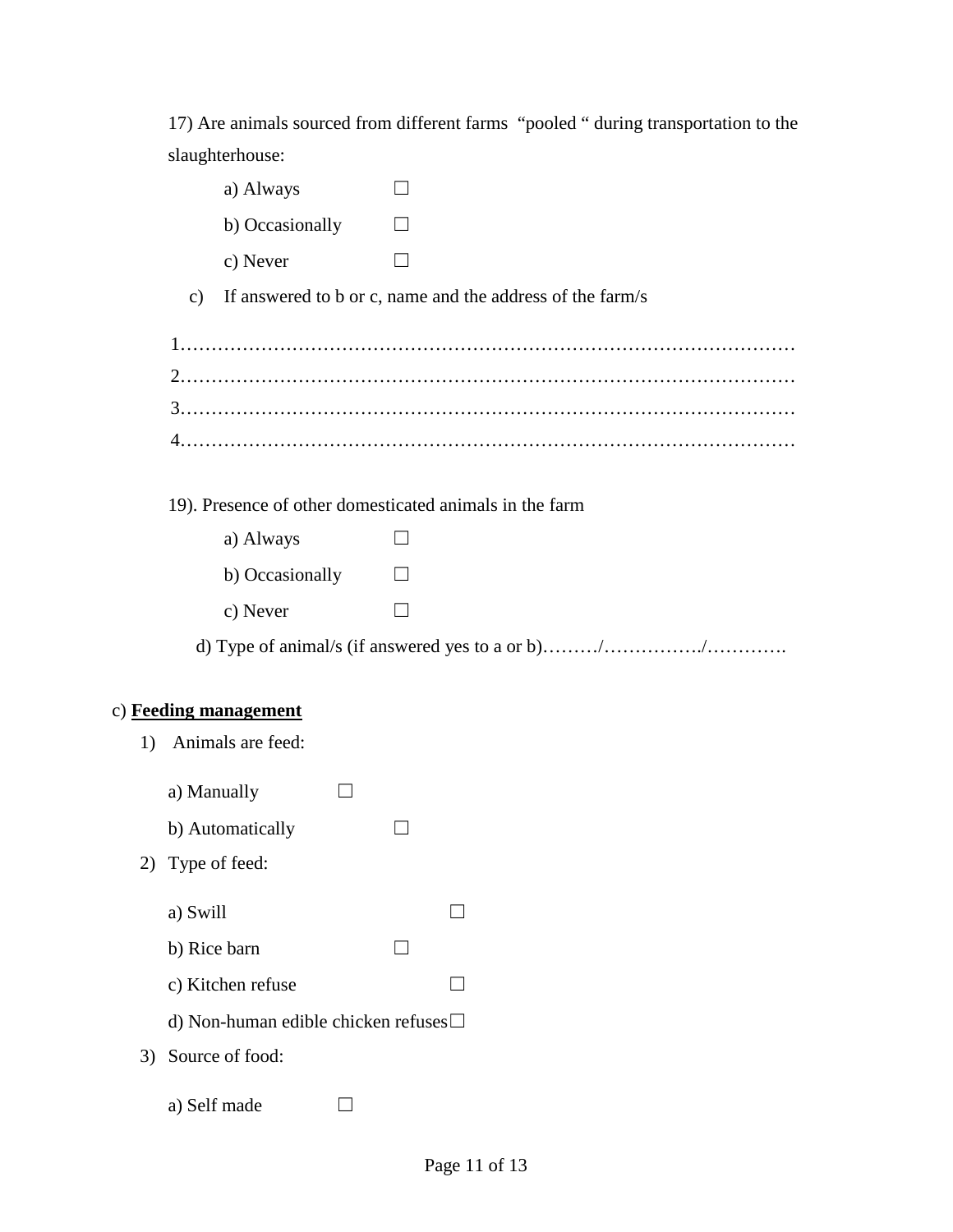| b) Brought from one source<br>$\Box$ |
|--------------------------------------|
|--------------------------------------|

c) Different sources  $□$ 

d) If answered to c and d, address/es of the feeding source

# d) **Visitor restrictions**

- 1. Restrictions on people visiting the farm:
	- a) Always  $\Box$ b) Occasionally  $\Box$ c) Never  $\Box$

# 2. Do service providers \* visit the farm

| a) | Always |  |
|----|--------|--|
|    |        |  |

- b) Occasionally  $\Box$
- c) Never  $\Box$
- d) If answered to b or c, indicate the purpose/es and identity of the service provider

3. How often people stated above visit the farm